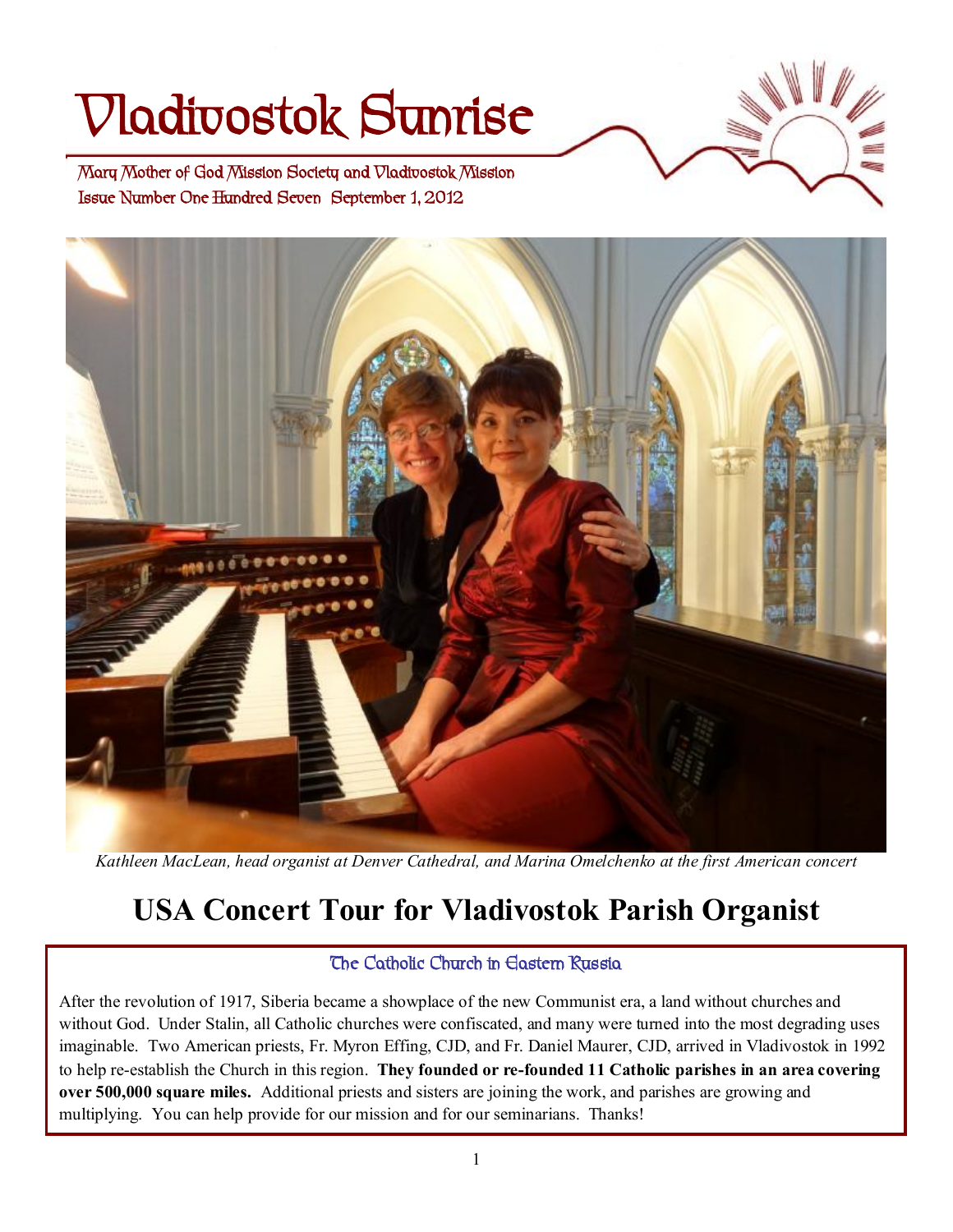#### *By Fr Daniel L Maurer CJD*

From July 12 to August 7 Marina Omelchenko, the main organist of our Vladivostok parish, performed five organ concerts of sacred music in five cities in the United States. It was her first concert tour in America and also her first concert tour after receiving her Master of Arts degree in organ performance from the University of Music in Graz, Austria in June. Fr Daniel Maurer, CJD was the announcer at all the concerts, reading short meditations related to the program of sacred music and giving some brief historical information about the selections.

The purpose of the concert tour was to show American mission supporters and friends how we use sacred music as an evangelization and catechetical tool in Vladivostok. Each year our parish hosts 18-24 concerts of organ, choral, orchestral and solo music, which have become our most popular way of reaching non-baptized, nonpracticing Russians with the message of the Gospel. With a free-will offering taken up at each of the USA concerts, the tour was also a successful fund-raiser for the continuation of the parish music programs and liturgical music development program.

The first concert was held at the beautiful neo-Gothic Cathedral Basilica of the Immaculate Conception in Denver, CO on July 20. It was planned to be part of the preparatory festivities to celebrate the cathedral's 100<sup>th</sup> anniversary in October 2012, and also became part of the festivities surrounding the solemn installation of the new ordinary, Archbishop Samuel Aquila just two days earlier. The concert was followed by a reception at the Knights of Columbus Hall a block away. Marina arrived more than a week before the concert to get accustomed to local time and for her to have an opportunity to practice on the 59 stop Kimball-Morel (1911/1996) pipe organ. She was greatly aided in her rehearsals and performance by the kindness, professionalism and hospitality of the head cathedral organist Kathleen MacLean, whose motto is "Playing a mile closer to heaven". The concert was very well attended, exceeding the expectations of everyone involved in planning it.

From Denver we flew to Las Vegas for our second concert at our sister parish of Saint Joseph Husband of Mary. Pastor Fr Marc Howes began the concert with warm words of welcome and an introduction. Attendance was large, attesting to great planning work by the members of the local sister parish committee and to the close relationship of our two parishes over the course of more than 10 years. Both Marina and Fr Dan were highly impressed with the beautiful sounds of the custom made Rodgers four-manual organ. The oboe stop, featured on



*Folks at the reception in San Francisco after the concert* 

the only Russian composition during the concert, was particularly impressive. After the concert many stayed to meet Marina and thank her for sharing her talent with them.

The third stop was Porterville, CA in the south east corner of the great central valley, where our oldest sister parish of Saint Anne's is located. At their new, large and beautiful Church of the Holy Cross Marina played the best attended concert of the tour. Back in March during the initial planning stages pastor Msgr. Scott Daugherty had said that in the past concert attendance in the new church had been disappointing, so we were delighted when more than 400 people came to the concert on Tuesday evening, July 31. Marina felt completely at home playing the large new Rodgers organ because it is almost identical to the Rodgers "Stella Maris" organ in our church in Vladivostok.

Marina played her fourth concert on Friday evening, August 3 at our active sister parish of Saint Joseph in Modesto, CA, the city where the American headquarters of our Mary Mother of God Mission Society is located. While in Modesto we attended a back yard barbeque with 40 other people in honor of the many mission volunteers from our sister parish and Mission Society. The new pastor Father Mark Wagner introduced me, saying that I needed no introduction and that I should be introducing him! At the end of the concert he also offered some heartfelt remarks to cement our sister-parish relationship during his coming pastorate. Marina was warmly received by all present with continuous applause. Afterward Mission Society National Coordinator Vicky Trevillyan and sister parish volunteers put on a beautiful reception in Fr O'Hare Hall attended by almost as many people as were present at the concert. Everyone had the chance to meet Marina, and many asked for her autograph.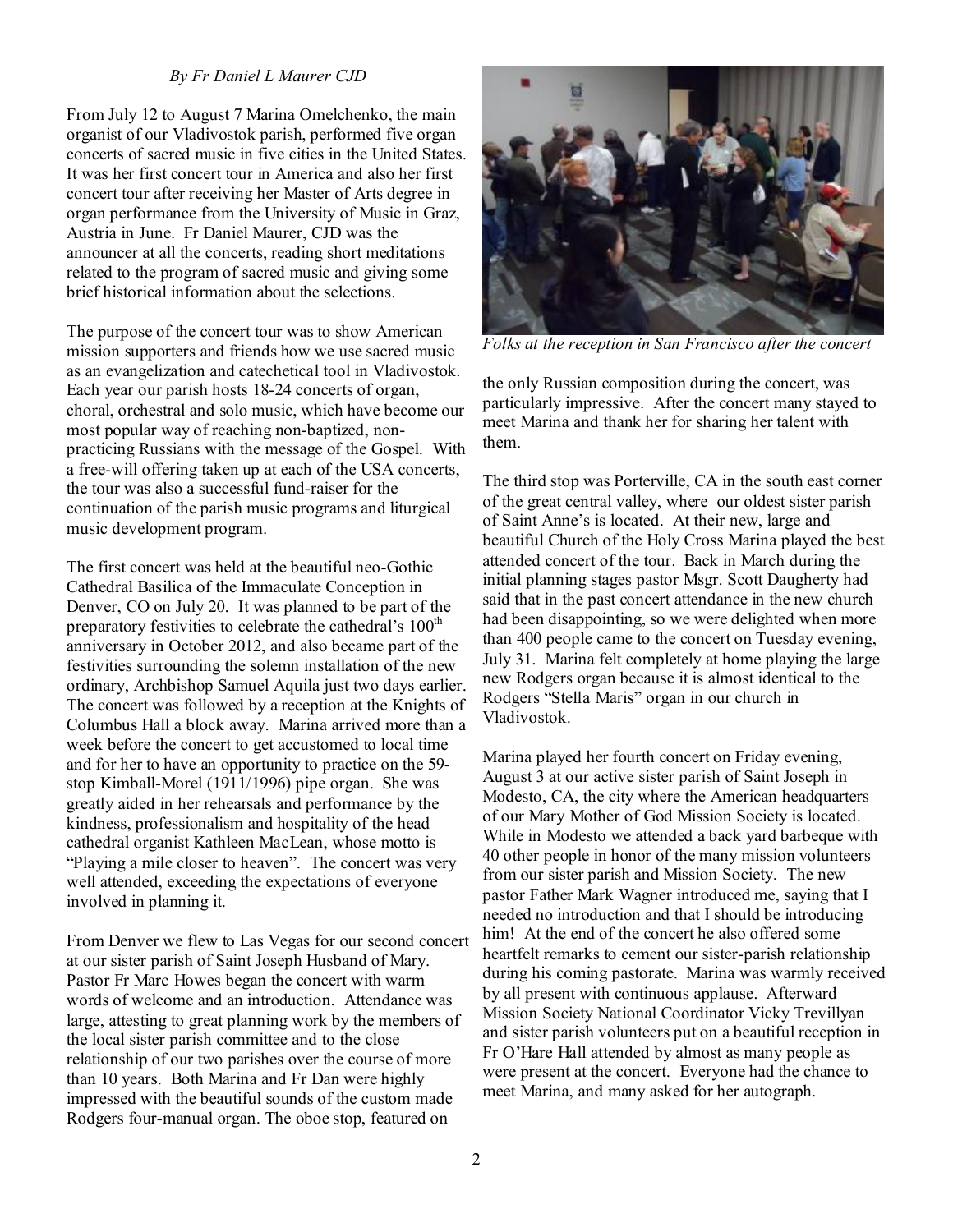The final concert in the tour took place at the famous and stunning Cathedral of Saint Mary of the Assumption in San Francisco on August 7 with Marina playing the amazing Fratelli Ruffatti pipe organ (69 stops, 89 ranks, 1971). (*Sunrise* readers remember that the 7 stops of real pipes on our organ in Vladivostok are also made by Fratelli Ruffatti. Ours is the only Ruffatti organ in Russia to date.) Thanks to publicity efforts by several mission supporters in the Bay Area the concert was well attended. As always, Marina played superbly, creating sounds of great splendor on the grand and beautifully voiced pipe organ. Several people came up to this author after the concert and said that although they regularly attend liturgies and concerts at the cathedral they had never heard the organ sound as majestic as it sounded with Marina at the console. After the concert there was a reception at the cathedral, again hosted by Vicky and volunteers from Modesto, who drove to San Francisco for the occasion.

At all the concerts we were able to offer copies of Marina's newest CD of organ music, thanks to the highly professional and very fast work of Sylvia Werner in Denver at Marina's first stop where she was the house guest of Matt and Sylvia Werner of the Queen of Apostles Mission Association. Marina brought with her from Russia a single master copy of a CD of our latest concert in Vladivostok. When Sylvia heard how beautiful it sounded she offered to have it duplicated and personally to produce all the graphic designs for the disc and the box. She got all the work done in two days! - 250 CD's titled "Music for Organ and Orchestra" featuring Marina on the organ and the combined members of the Beijing International Chamber Orchestra (18) and the Vladivostok parish's *Regina Angelorum* Ensemble (10), recorded live in our church in Vladivostok on June 15-16, 2012). The CD's went like hotcakes at all the concerts for a donation of \$15.00. They are available by mail order from our national office in Modesto for \$20.00 (including shipping and handling).

Marina and I want to take this opportunity to thank the many people who brought to reality the five concerts of this first American tour. More than 1300 people attended, and many others were involved in the preparations. Their efforts resulted in greatly surpassing the expectations we had last December when Marina first volunteered to perform a concert series in the United States for the benefit of our parish music programs. We are grateful to all who took part in this complex project. We have already received requests from other churches and parishes for Marina to play during her next concert tour in the USA.

## **Opportunities**

♥ You can help support our priests. **Masses** will be celebrated in Russia for your loved ones. Contact the mission office for Mass cards or send your request on line. \$15 suggested donation for each intention. An eternal gift!

♥ Are you a priest who would enjoy speaking about the Vladivostok mission? Join our **speakers' bureau** and speak to Catholic parishioners about the Church in Eastern Russia. Contact the mission office for more information.

♥ Would you like **FREE** copies of our bi-monthly newsletter, *Vladivostok Sunrise* for your parish or an individual subscriptions? You'll receive the latest news about the Catholic Church in Eastern Russia. Call us.



♥ Project Guardian Angel and Project Guardian Angel--St George are two programs of the Mission where you may directly sponsor the poorest children in Russia. In the **Guardian Angel Project**, you may choose a child to help monthly as you receive a portfolio and picture for those in the

program. You may write to your child through the mission and receive correspondence from them or the families in return. In the **Guardian Angel--St George Project**, you may become a prayer warrior for an individual child in one of our poorest villages. You will receive the name of the child who you are helping through prayer. Your \$20 monthly prayer stipend will go to the child's village lunch program to feed the hungry children. Contact the mission office for more details.

♥ Please support our seminarians! Our **2013 Seminarian Calendar** is available! Contact the mission office or see our website!

♥ Exciting **SHARES card** update! The mission received a quarterly check for \$2963.58, the greatest earnings yet! Thank you to all those in CA and NV who use the Save Mart SHARES card! Contact the mission office for your FREE SHARES card if you shop at Save Mart, Lucky's, FoodMaxx or SmartFoods. Present your card at check out and the stores donate up to 3% of your grocery bill to the mission. It costs you nothing!

♥ Cold weather is just around the corner. Time for a mission sweatshirt! Vladivostok, Russia is silk screened in Cyrillic letters on the front. These are 50/50 content,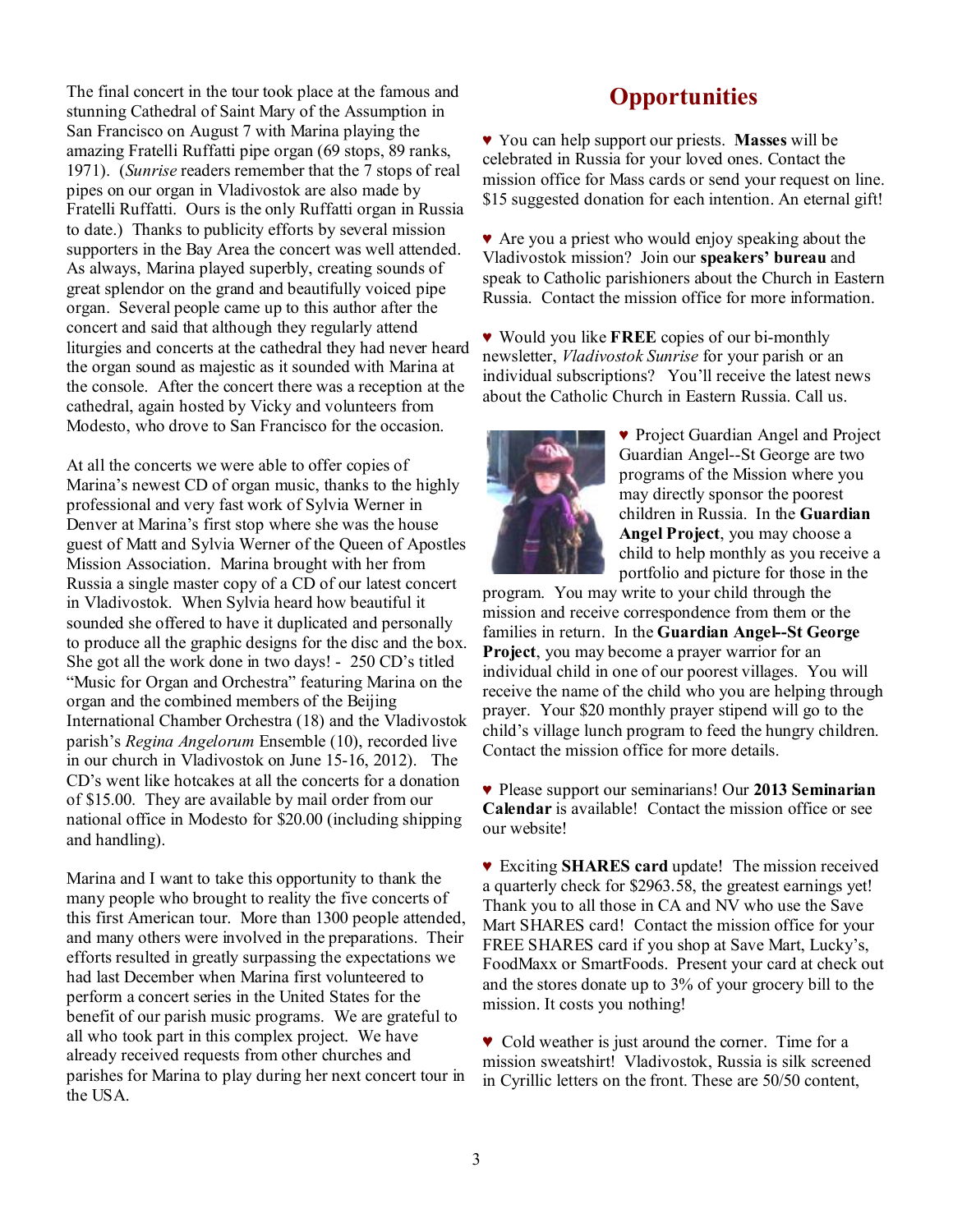medium heavy weight and come in child size 14 to adult 3X, navy, maroon or black. Contact the mission office for pricing and ordering.

Our 13 x 17 in. canvas tote is made in Russia, heavy

weight and great for back to school books or heavy groceries! Our Cathedral silhouette is silkscreened on the tote with Most Holy Mother of God Church, Vladivostok in Cyrillic letters. Totes are \$20 plus \$6 for S/H.

# **FOCUS-Lesozavodsk Retreat, 2012!**



*By Sister Catherine Marie Morse, C.J.D.* 

Fifteen American college students and a priest came to Vladivostok in July through the Fellowship of Catholic University Students (FOCUS). One of their main projects while with us was to hold a camp in Lesozavodsk for children under the age of eighteen years old. This is the second year that the FOCUS group has put on the camp. About 45 children attended the camp; they came from families living in the apartment buildings surrounding the

Catholic Parish of the Visitation in Lesozavodsk. The camp was a great success.

The American students spoke only a few Russian words, and the children spoke very little English. The Americans and the children quickly overcame the language and cultural boundary with the language of love. What the children wanted was to be given undivided attention and to know that they were loved.

#### **Remember "Mary Mother of God Mission Society" in your will.**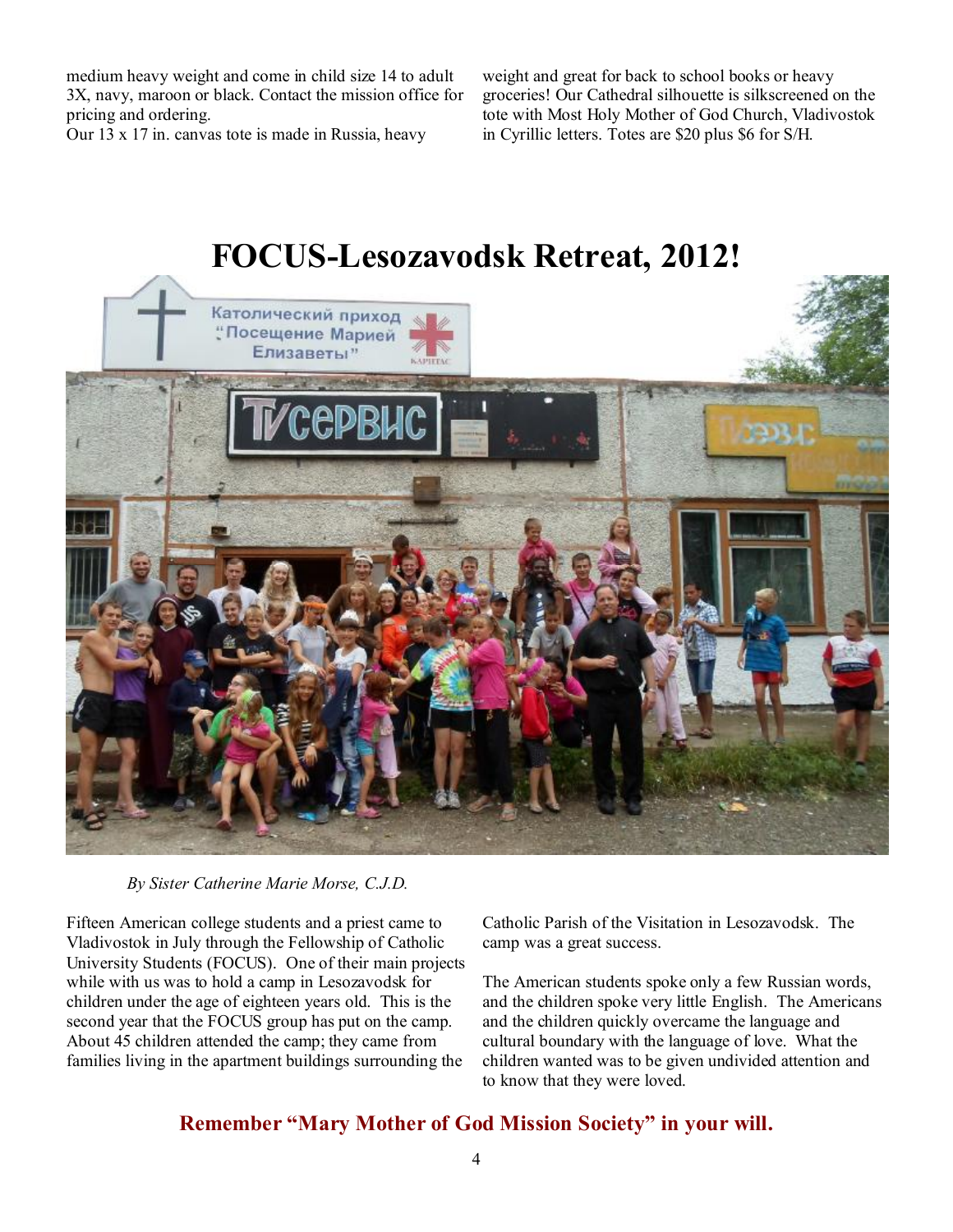

*The staff included Fr Matthew Benjamin from the Diocese of Kansas City-St Joseph, our Sisters in Jesus the Lord, Mike GuentherDuring the camp the Americans separated the children acco, the chief missionary, Brother Edwin Intan, C.J.D., and our interpreter Victor Anisimov.* 

During the camp the Americans separated the children according to gender. The boys learned Boy Scout knots, played soccer, held drawing contests, flew paper airplanes, and swam. One day they made a visit to the Orthodox church. Another day they went to the Women's Support Center and learned about alternatives to abortion, for example, material support or adoption. They learned what it means to be a good husband and father. The girls learned about what it means to be feminine and what a good wife and mother should be like. They drew, made figurines and painted them, played games outside, swam, and simply enjoyed being together. The women from FOCUS shared their conversion stories with the girls; several of the women had much in common with the girls at the camp. We gave each girl a life-like fetal model and spoke about life before birth. The boys and girls loved being with the men and women from FOCUS--it was like having a new older brother or sister for the week.



*The girls dressing up as princesses and having a tea party after talking about what it means to be a child of God and to be loved by Him.* 

The children changed a lot during the camp. When we started, the girls were shy, some of them did not like each other, and many of them seemed sad or lonely. By the end of the camp the girls were joyful, played together without fighting, gave each other hugs, and some of them formed new friendships. The boys responded well to the affection from the American college students.

One little girl named Nastya, age 8, learned that Jesus loves her very much and that He died on the cross to save us. She picked up a crucifix and lovingly kissed the wounds of Jesus. She asked us why people would be so mean to Jesus and was sad to learn that it was because of our sins. She was very quiet and thoughtful when we told her that Jesus took our sins upon Himself and bore our punishment so that we could be happy with Him in heaven. She marveled at His great love. Day after day she looked upon the crucifix. On the last day of camp, Nastya drew a picture of Jesus on the cross and made an older girl write for her "Jesus don't cry, we love you." Nastya and her little sister left the camp with light in their eyes and smiles on their faces. Nastya stopped fighting with the other little girls and began to do kind favors for them.



*Nadezhda Pisorenko, the local leader of the Women's Support Center, spoke to the girls about life in the womb, alternatives to abortion, and the role of mothers.*

As we left Lesozavodsk, the children ran about giving us hugs. Several of them cried and said that they would miss us very much. We found it difficult to leave, but rejoiced because we knew that Jesus would remain with the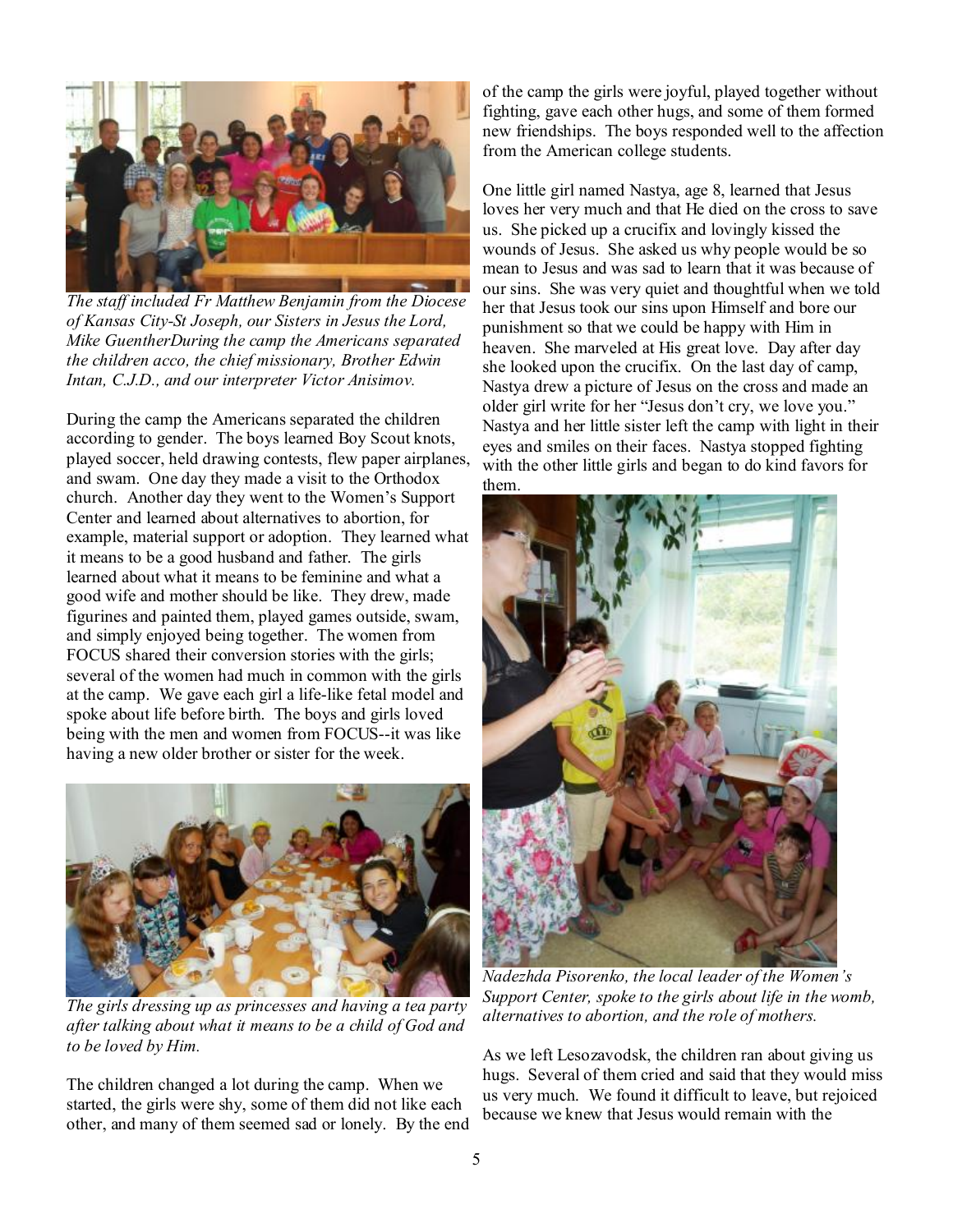children and in their hearts, and He would take care of them.

One of the great lessons that we learned during the camp was that if you give to God the little that you have, He will do great things. Even though the American students could not speak Russian, God used their presence and their love to heal the hearts of those children and to help them to know how much God loves them and to give them hope.

### **News Notes**

#### *by V Rev Myron Effing, C.J.D*

● **Roof repairs update**. Blessed news! The roof is done and the church sparkles as a beacon of hope in Vladivostok! We are deeply grateful to the many benefactors who helped us reach our year 2 goal of \$88,260! Thanks be to God. An additional \$12,633 collected has taken care of most of the inflation costs since the first estimate was written. All glory to God. Many thanks to all of you!



● On the **Feast of the Assumption** we had our annual Assumption Day Mass with procession, and lots of extra prayers and hymns. In fact, we must have sung all the Marian hymns in our hymnal. Our actual parish feastday is January 1, but the weather is usually bad at that time too cold for a procession—and Russians are up all night on December 31 to January 1, so they aren't in much condition to pray. So we make the Assumption our "adopted" feast day. It usually gives us beautiful weather and lots of flowers for the procession.

● The **new bridges** are open! The bridge to Churkin is just down the street from us, so a trip that formerly took an hour now takes 5 minutes. And the bridge to Russian Island and to the site of the new university is now open, the longest span of its type in the world ('cable stayed"), and they say they cost \$1.1 billion dollars. To get to the



*The bridge to Russian Island. It looks spindly, but feels strong when you are on it.* 

island we used to have to rent a private ferry, so the trip there and back cost about \$50 and basically took the whole day. Now we can be there in 15 minutes! We think it will be a whole new day for our city. We had to celebrate our first trip on the bridge to Russian Island. And when the bridge to Churkin opened, the government had two days of "pedestrians only", so the whole city walked the bridge. It was a big public holiday. Now pedestrians are not allowed, and it is six lanes of auto traffic! Incidentally the new bridge to the airport is also finished, so it will hopefully cut off lots of time standing in traffic jams when we have to go to the airport. Our sisters who are planning to work at the university on Russian Island are very excited!

● The Asian Pacific **Economic Summit** which will take place here next month. We are expecting visitors from all over the Pacific area. Brother Edwin has a job as an interpreter at the state capital, since he speaks six languages fluently. He is planning a Praise and Worship service for the Feast of Christ the King, and also planning some lessons at the university for his classmates about Russian religious vocabulary.

● Our Lesozavodsk **parishioner Vladimir** needed to fly to Korea for a cancer operation—He came through the operation just fine, but now the extra good news: The two tumors were not cancerous! The doctor said that it was extremely dangerous anyway, and could be fatal if it had burst accidently. He has returned home. And he says that for the first time in 57 years he feels normal! Most of his life he has lived with fever and high white cell blood count. He wants to write a personal letter to all those who helped him with the operation. The donations for him from America came to just over \$5000. Donations from the Russian side came to \$3500. Most of this came from the active work of the parishioners of Visitation Parish in Lesozavodsk. Congratulations everybody! Thanks be to God!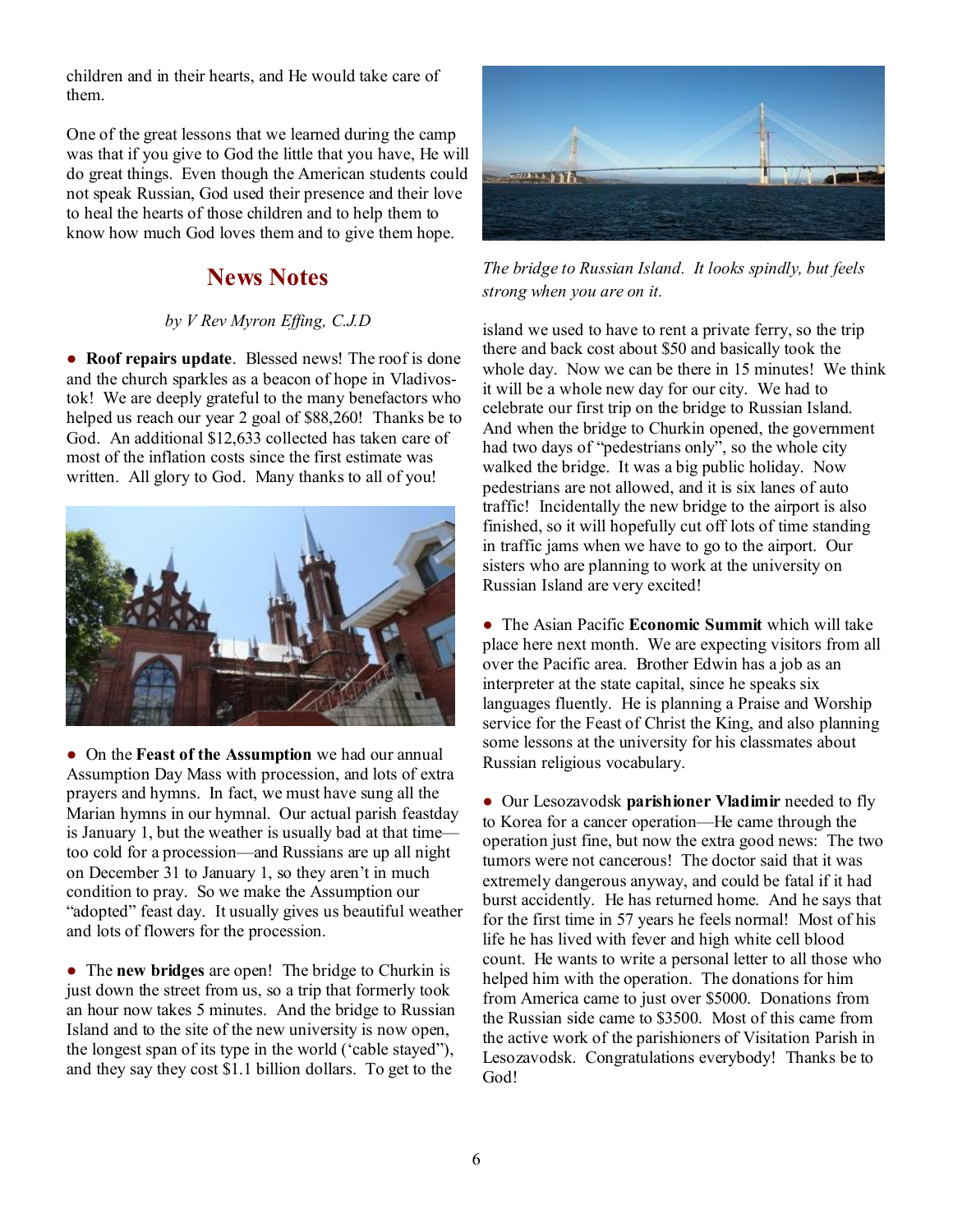

*Fr Sebastian and the book of plans for the church.* 

• **Nakhodka** is a port city on the Pacific Ocean with a population of 173,500 (in 1995). It is the chief shipping point from the Pacific from Russia via the Trans Siberian railroad and oil and gas pipelines. The city is about 100 miles east of Vladivostok. In January 1995, Fr Effing celebrated the first Mass in Nakhodka. He named the parish "Our Lady of the Pacific." Currently the pastor is Fr Sebastian D'Silva from northern India. Mass is celebrated in an apartment-chapel in the center of the city, and there are now about 50 parishioners. There is a second apartment a block away where the pastor lives. CARITAS has a Women's Support Center in the parish premises, and the parish has volunteers who work with orphans at the local orphanage.

Earlier in these pages we spoke about Fr Myron's plans to build a church, as the City of Nakhodka had allotted land. Although plans were rather far along, due to the inaction of the following pastor the opportunity to get the land expired, and things stood still until Fr Sebastian has again begun to make plans. Preliminary official plans are again completed, and the question is again before the city authorities. If a land grant is made, then the parish will have two years to finish the plans and to lay the foundation.

● A lady in Lesozavodsk made a complete **baptismal set** for a child's baptism and sent it to us to give away to an American child who will be baptized. She said that when she really needed help with the birth of her child, an American gave her help through the Women's Support Center in Lesozavodsk, and this is her way of saying thanks to the anonymous donor! Have more kids—Have more baptisms!

## **How to Communicate with Us**

#### **Internet**

Russian language: [www.catholic.vladivostok.ru](http://www.catholic.vladivostok.ru) English language: [www.vladmission.org](http://www.vladmission.org) Sisters in Jesus the Lord in English: [www.cjd.cc](http://www.cjd.cc)

**Office in Russia: Phone and FAX:** +7-423-226-9614

myron@catholic.vladivostok.ru daniel/aleatholic.vladivostok.ru

**Office in California: Phone and FAX:** +1-209-408-0728 Mary Mother of God Mission Society 1736 Milestone Cir Modesto CA 95357 usoffice@vladmission.org

**Sisters in Jesus the Lord: +**1-816-353-2177 7049 Blue Ridge Blvd Raytown, MO 64133 www.ejd.ee

**Vladivostok Sunrise** Edited and produced in Russia by V Rev Myron Effing, C.J.D. Printed in St Paul MN by Sexton Printing, Inc. Assembled for mailing by St Joseph Parish, Modesto, California.

**Vladivostok Sunrise** gives you up to date information about the Church in Eastern Russia. Contact our office for your free bi-monthly copy.

#### *(Continued from Page 8):*

in Vladivostok. Many thanks to all our conference volunteers for their time and dedication and to the countless patrons who visit us! If you'd like to invite us to your parish event or you would like to help as a conference representative for the mission, please contact me at our mission office in Modesto! [usoffice@vladmission.org](mailto:usoffice@vladmission.org) or 209-408-0728.

God bless you! Sincerely, Vicky Trevillyan